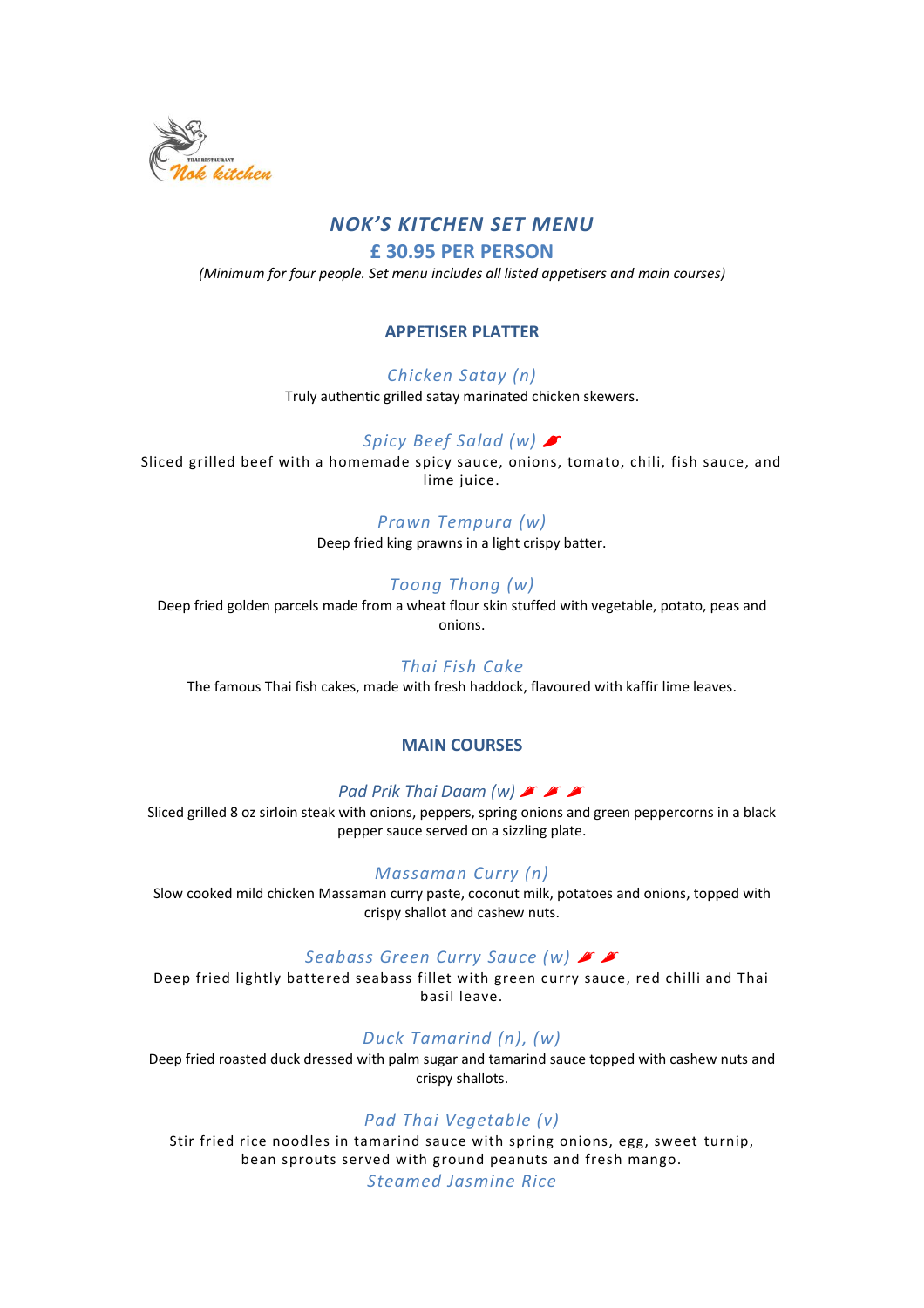

# **Menu**

# **Starters**

| Special Sharing Platter (n), (w) Recommended Menu<br>£11.95 pp<br>The ultimate starter collections of chicken satay, prawn tempura, Thai fish cake, Toong Thong<br>and beef salad.<br>Minimum two people and the price per person |        |
|-----------------------------------------------------------------------------------------------------------------------------------------------------------------------------------------------------------------------------------|--------|
|                                                                                                                                                                                                                                   |        |
| <b>Thai Prawn Cracker</b>                                                                                                                                                                                                         | £3.50  |
| Kai Satay (n), (w)<br>Chicken Satay                                                                                                                                                                                               | £7.50  |
| Truly authentic grilled satay marinated chicken skewers<br>Served with peanut sauce, cucumber relish and a breadstick.                                                                                                            |        |
| <b>Krung Satay (n)</b><br><b>King Prawn Satay</b>                                                                                                                                                                                 | £8.50  |
| Truly authentic grilled satay marinated King Prawns<br>Served with peanut sauce and cucumber relish.                                                                                                                              |        |
| Yum Ped (w), $(n)$ or<br><b>Duck Salad</b>                                                                                                                                                                                        | £7.95  |
| Roasted crispy duck strips tossed with fresh mango, cucumber,<br>shallots, spring onions and cashew nuts in a roasted chilli and<br>lime dressing.                                                                                |        |
| Hoi Yang XO $(w)$<br><b>Grilled King Scallop</b>                                                                                                                                                                                  | £10.50 |
| Grilled king scallops topped with Nok's kitchen's sauce mixed with XO sauce,<br>a spicy seafood sauce originally from Hong Kong, served with grilled bacon<br>and crispy Thai basil.                                              |        |
| Chilli Calamari (w)<br><b>Squids Tempura</b>                                                                                                                                                                                      | £8.50  |

Crispy fried calamari tossed with garlic, red chillies, and sea salt.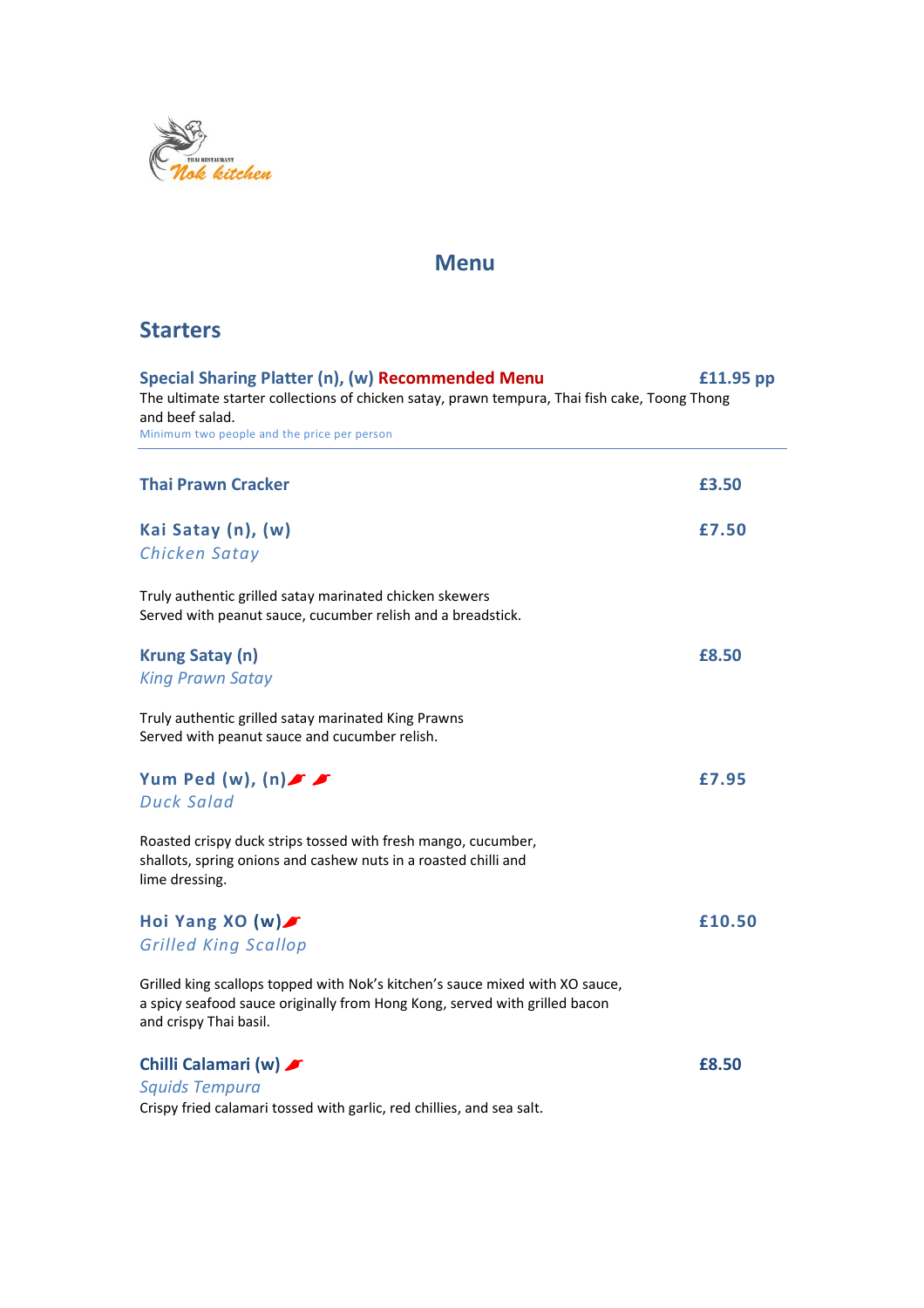

### **Khanom Jeeb (w) £7.95** *Steamed Dumplings*

Pork and prawn mixed with water chestnuts, spring onion and steamed in a wonton wrapper served with drizzle of garlic oil, shrimp eggs and sweet soy sauce.

| Song Sa Hai (w), (n)<br>Prawn Cake and Fish Cake                                                                                                                                                   | £8.25        |
|----------------------------------------------------------------------------------------------------------------------------------------------------------------------------------------------------|--------------|
| Two haddock fish cakes with lime leaves and red curry paste and two prawns' cakes<br>with white pepper and sesame oil served with sweet chilli sauce.                                              |              |
| Nok Chom Suan (n), (w)<br><b>Bird in the Garden</b>                                                                                                                                                | £8.95        |
| Thai royal steamed dumplings with juicy pork, sweet turnip, peanut,<br>and shallot filling, finished with coconut cream reduction.<br>(Please allow 10-minute cooking time)                        |              |
| Krung Tod (w)<br>Prawn Tempura                                                                                                                                                                     | £8.50        |
| Deep fried king prawns in a tempura batter served with sweet chilli sauce.                                                                                                                         |              |
| Kra Thong Tong (w) $\blacktriangleright$<br>Golden Basket                                                                                                                                          | £7.95        |
| Sliced grilled beef with homemade sauce made from Thai herbs,<br>lemongrass, lime leaf, shallot, peppermint and fresh chillies,<br>then served in basket topped with coconut milk and shrimp eggs. |              |
| Pu Suay (w)<br><b>Beauty Crab</b>                                                                                                                                                                  | <b>£8.25</b> |
| Crab meat cooked with red curry sauce and vegetables                                                                                                                                               |              |

stuffed inside a crispy dumpling.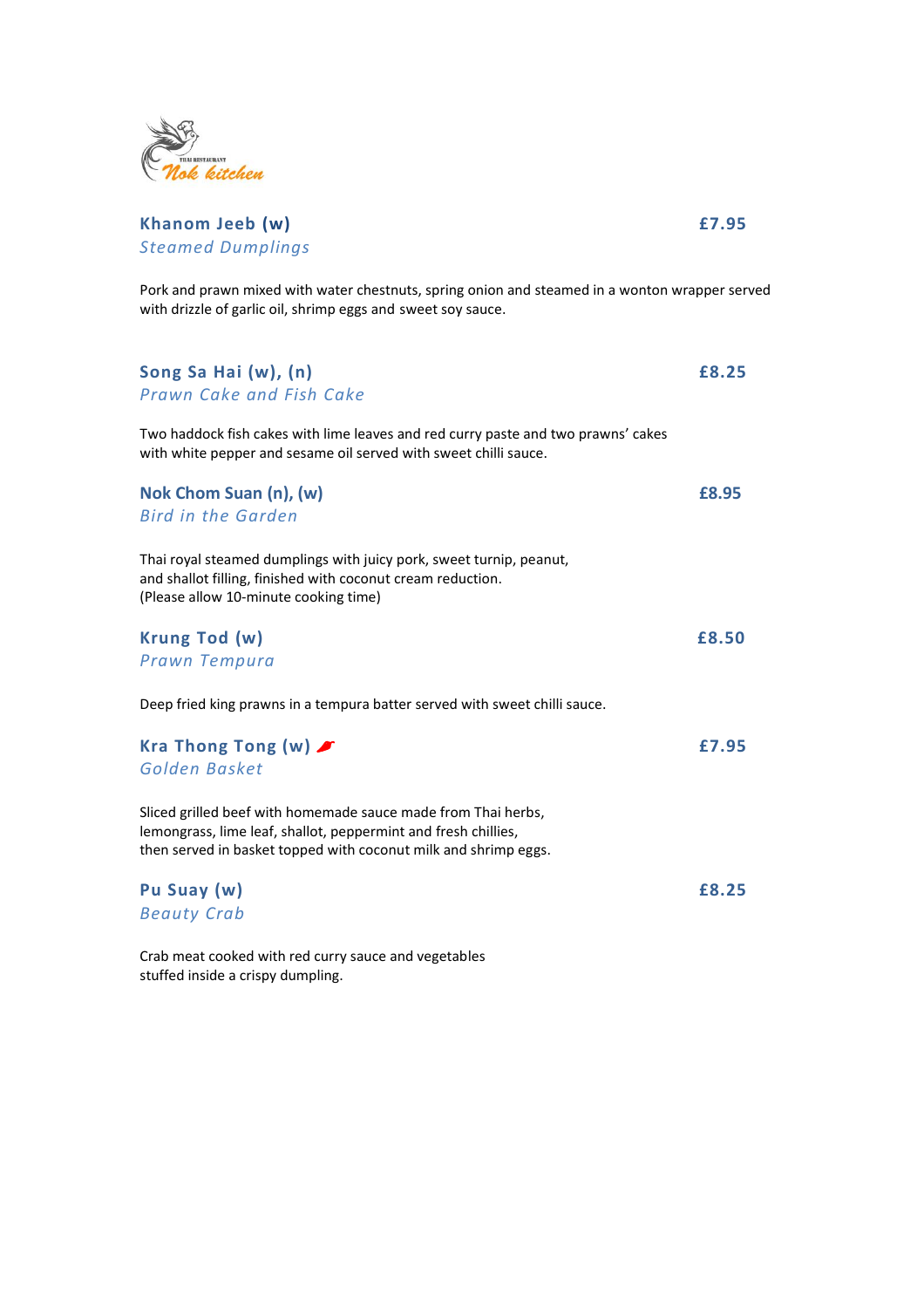

| Mun Tod (w), (n)<br><b>Sweet Potato</b>                                               | £6.95 |
|---------------------------------------------------------------------------------------|-------|
| Deep fried sweet potato served with peanut sweet chilli sauce.                        |       |
| Tod Mun Khao Pod (w)<br><b>Sweetcorn Cakes</b>                                        | £6.95 |
| Traditional style sweetcorn cakes, deep-fried with<br>red curry and kaffir lime leaf. |       |
| Vegetable Spring Rolls (w)                                                            | £7.20 |

Homemade crispy vegetable spring rolls served with sweet chili sauce.

# **Soup**

### **Tom Yum** *Hot and Sour Soup*

Hot and sour soup with lemongrass, galangal, roasted chillies, mushrooms, lime leaves and Thai herbs, with:

| • Vegetables      | £6.00 |
|-------------------|-------|
| $\bullet$ Chicken | £6.50 |
| • King Prawns     | £6.95 |

### **Tom Kha** *Coconut Soup*

A rich and fragrant coconut soup cooked with galangal, lemongrass, chillies, lime leaves and mushrooms, with:

|           | • Vegetables      | £7.00 |
|-----------|-------------------|-------|
|           | $\bullet$ Chicken | £7.50 |
| $\bullet$ | King Prawns       | £7.95 |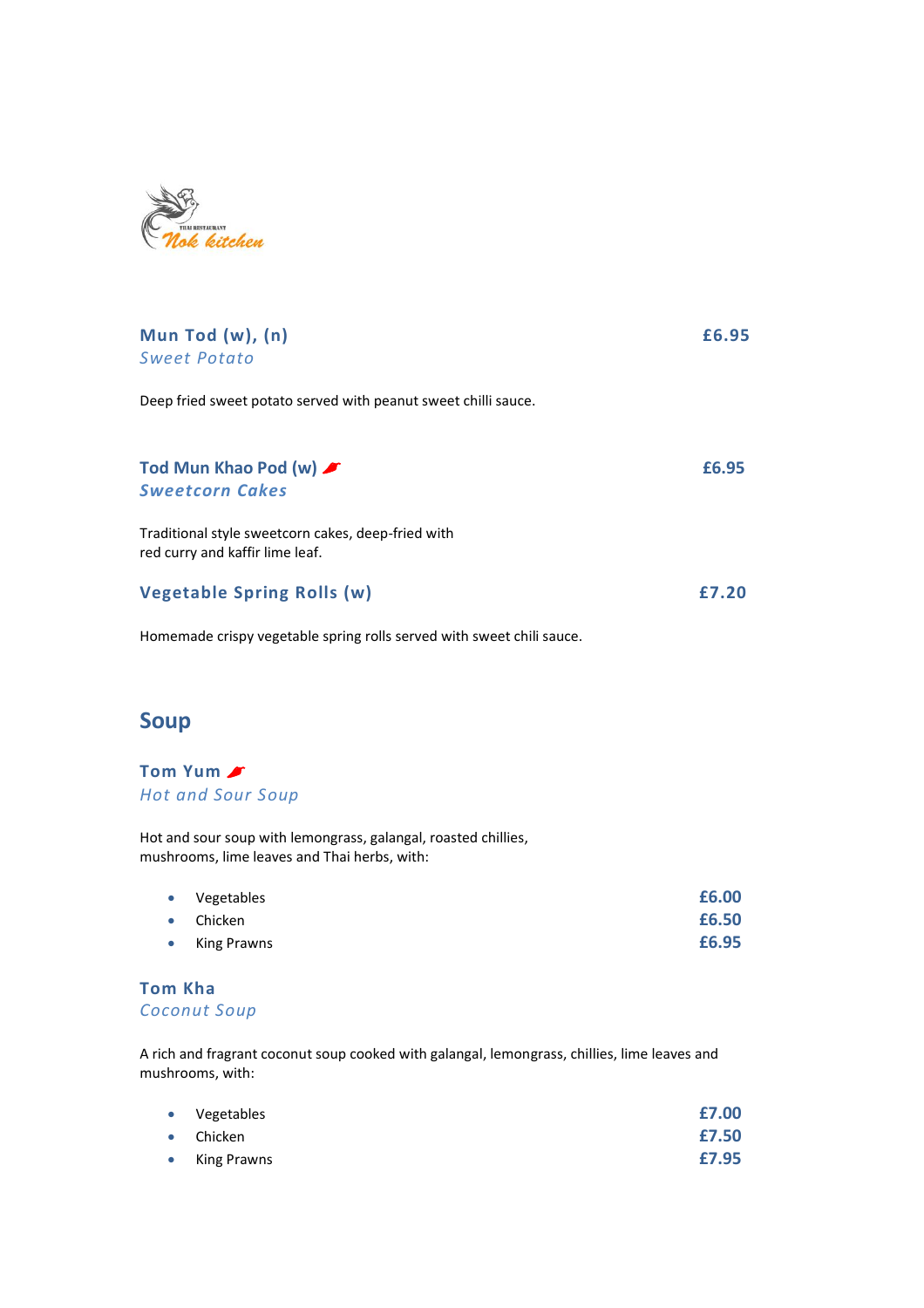

# **Main Courses**

# **Curry Gaeng Panang** *Panang Curry*

Tender meat slowly cooked in a rich curry sauce with coconut milk, lime leaves and topped with red chillies, with:

| $\bullet$ Chicken     | £12.50 |
|-----------------------|--------|
| • Beef or King Prawns | £13.50 |

#### **Gaeng Khiew Waan**

#### *Green Curry*

A renowned curry made from fresh young green chillies and selected Thai herbs, with:

| $\bullet$ Tofu + Vegetables | £11.50 |
|-----------------------------|--------|
| $\bullet$ Chicken           | £12.50 |
| Beef or King Prawns         | £13.50 |

#### **Gaeng Massaman (n)**

*Massaman Curry*

Slow cooked meat in mild Massaman curry paste, coconut milk, potatoes and onions, topped with crispy shallots and cashew nuts, with:

| $\bullet$ | Chicken                               | £12.50 |
|-----------|---------------------------------------|--------|
| $\bullet$ | <b>Beef</b>                           | £13.50 |
|           | Lamb Shank (20 mins for cooking time) | £19.95 |

Gaeng Phet Ped Yang  $\sqrt{2}$ *Grilled Duck Curry*

A red curry of grilled duck breast with cherry tomatoes, pineapples and Thai sweet basil.



A modern Thai red curry dish with large red chillies, lime leaves, and Thai sweet basil, with lightly battered seabass.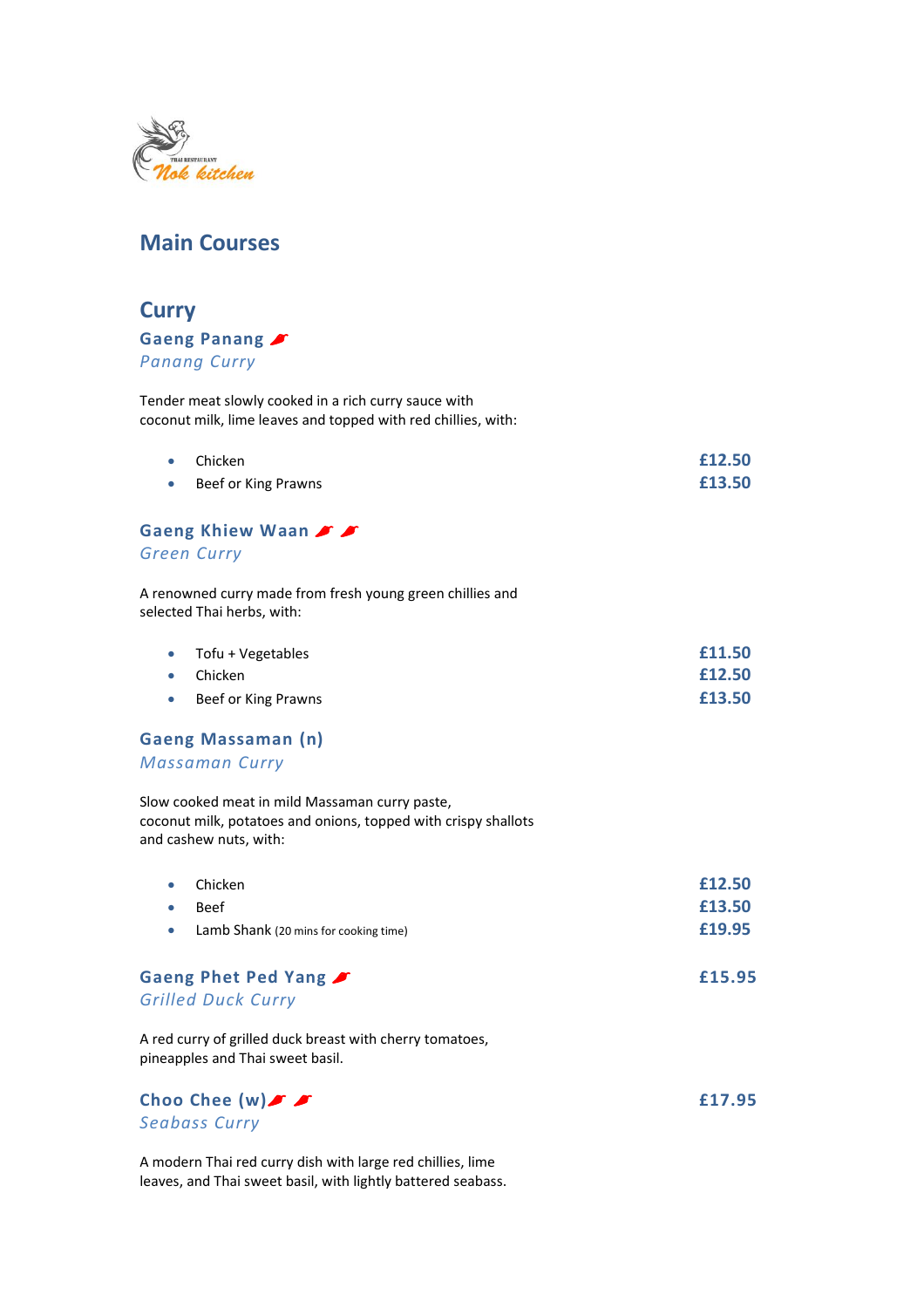

### **Pu Nim Gaeng Garee (w)** *£ £18.95 Soft Shell Crab Yellow Curry*

Lightly battered soft shell crab, potatoes, onions and cherry tomatoes in a rich and creamy yellow curry sauce flavoured with turmeric.

**Krung Sapparod** *£ King Prawn Pineapple Curry*

King prawns in a rich curry sauce with Thai basil, red chillies and pineapples served inside a hollowed-out pineapple.

## **Wok**

**Pad Cha (w)** *Aromatic Stir Fry*

Stir-fried mixed Thai herbs, red chillies, Thai basil, with:

| 8 oz sirloin steak. aged 28 days             | £18.95 |
|----------------------------------------------|--------|
| Seafood (seabass, scallops, and king prawns) | £19.95 |

#### **Pad Sum Sa Hai (w) £19.95** *Stir Fried Three Companions*

Asparagus lightly stir fried in oyster sauce, with king prawns, scallops and seabass.

**Pad Med Ma Moung (n), (w)** *Cashew Nut Stir Fry*

Thai styled stir-fried cashew nuts, onions, peppers, spring onions and chillies, with:

| $\bullet$ Crispy chicken            | £12.50 |
|-------------------------------------|--------|
| • Crispy king prawns or crispy duck | £13.95 |

## **Pad Prik Thai Daam (w) £18.95** *Sizzling Stir Fry with Black Pepper*

Sliced grilled 8 oz sirloin steak with onions, peppers, spring onions and green peppercorns in a black pepper sauce served on a sizzling plate.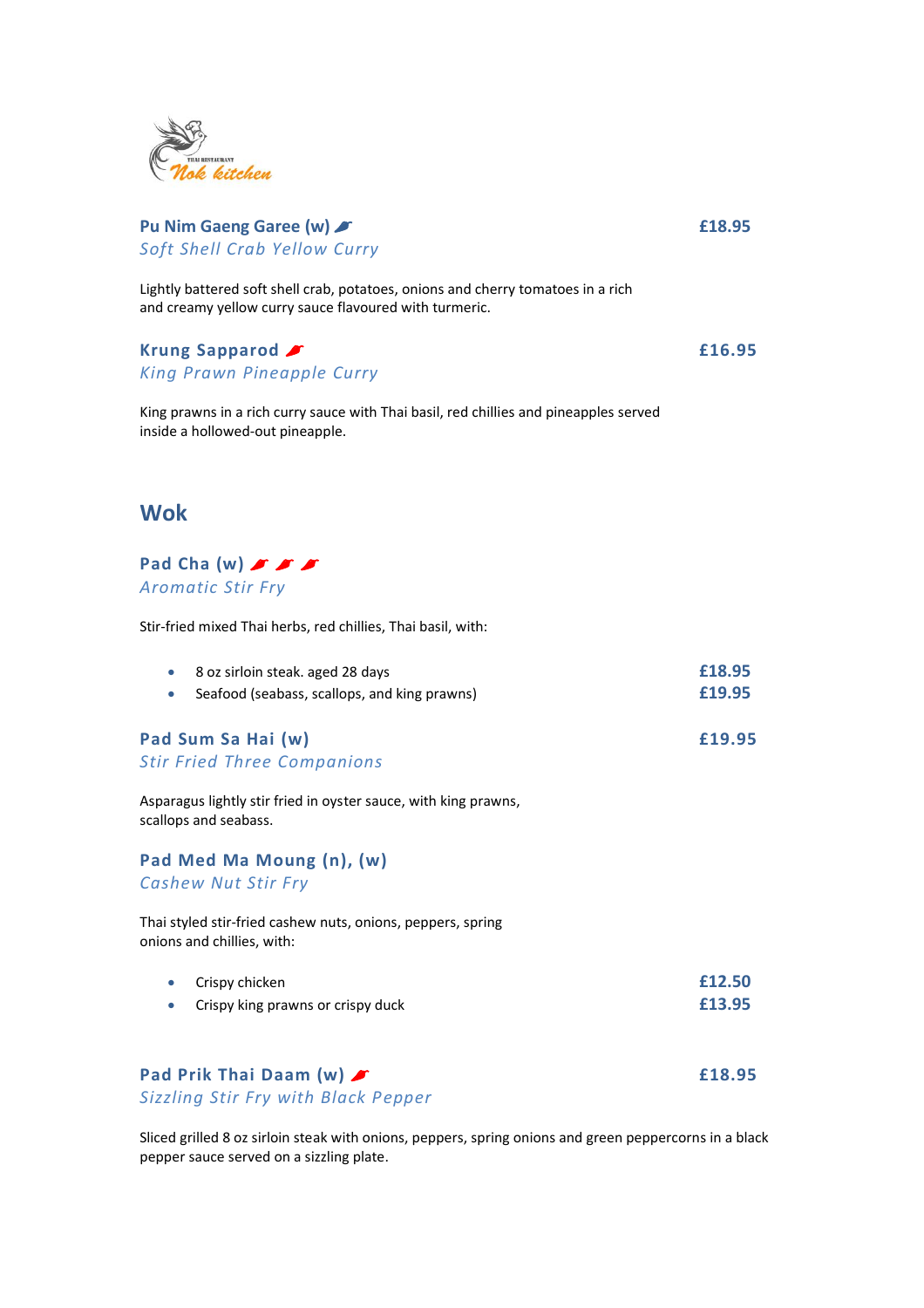



A traditional spicy stir fry dish with fresh crushed chillies, garlic, large red chillies and Thai basil served with a fried egg, with:

| Minced chicken             | £13.95 |
|----------------------------|--------|
| Minced beef or King prawns | £14.95 |

# **Pad Khing (w)**

*Stir Fry with Ginger*

Stir fried fresh ginger, mushroom, peppers, and onions, spring onions, chilies and soya beans, with:

| • $Tofu + Vegetables$                  | £11.50 |
|----------------------------------------|--------|
| <b>Chicken</b>                         | £12.50 |
| King prawns, Beef or Duck<br>$\bullet$ | £13.50 |
| PED TOD GRATIUM PRIG TAI (w)           | £17.95 |

## *Stir Fried Roasted duck*

Deep fried roasted duck with garlic and crushed black pepper sauce.

| Pad Tofu Ka Prow (w) F          | £11.50 |
|---------------------------------|--------|
| Stir Fried Tofu with Thai Basil |        |

Stir fried tofu and mixed vegetables with fresh crushed chilies, garlic, large red chillies and Thai basil.

#### **Pad Chao Koh (n)** *Stir Fried with Peanut Sauce*

Stir fried sate' peanut sauce, coconut milk, cashew nuts, Chinese leaf, celery with:

| • $Tofu + Vegetables$ | £11.50 |
|-----------------------|--------|
| $\bullet$ Chicken     | £12.50 |
| King prawns           | £13.50 |

Choo Chee Tofu (w)  $\sqrt{ }$  **E12.50** *Deep Fried Tofu Curry*

A modern Thai red curry dish with large red chilis, lime leaves, and Thai sweet basil, with deep fried tofu and Pak choi.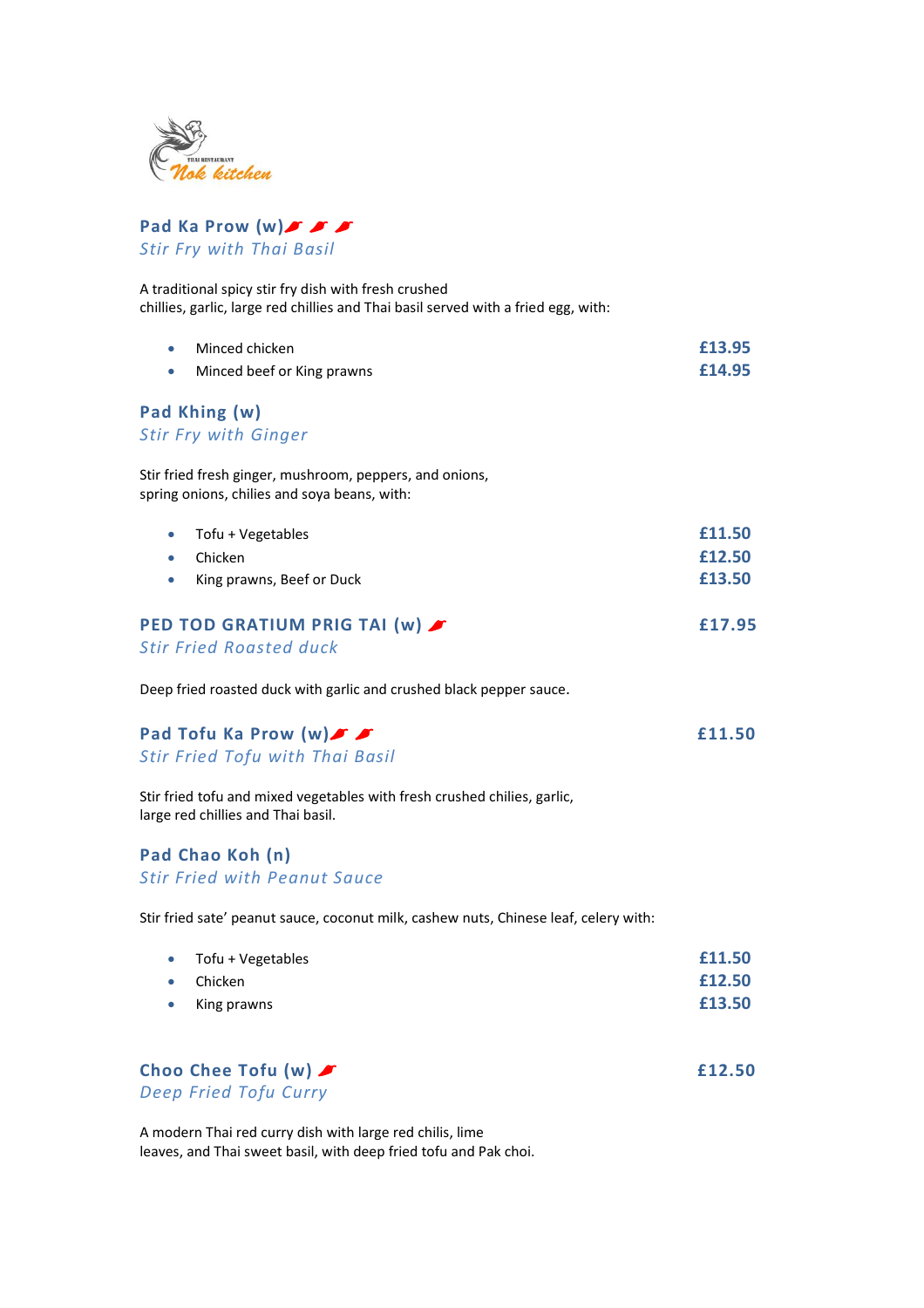

### **Kao Pad Sap pa rod (w) £15.95** *Pineapple fried rice*

The popular Pineapple Fried Rice originally comes from Thailand and is made with fragrant jasmine rice, vegetables, raisins, pineapple, soy sauce, curry powder and with king prawns.

## **From the Grill**

### **Nok Nutty Curry (n) Signature Dish** *Nutty Curry*

Meat marinated with honey, lemongrass and coriander root, grilled and topped with a nutty curry sauce served with potatoes, crispy shallots and cashew nuts, with:

| £13.95 |
|--------|
| £18.95 |
| £18.95 |
|        |

Sliced grilled 8 oz sirloin steak aged 28 days with stir-fried mushroom, black pepper and spicy tamarind sauce served on a sizzling plate.

## **Seafood**

|  | Pla Chom Wung (w), $(n)$ | £19.95 |
|--|--------------------------|--------|
|  | Fish in the Palace       |        |

Lightly battered seabass fillets topped with spicy aromatic herb salad ginger, and cashew nuts.

**Pla Neung Manao**  $\sqrt{2}$ *Steamed Seabass*

Steamed seabass fillets with organic lemongrass, fresh lime juice, Thai pickled garlic and crushed chilies.

**Hor Mok Talay 20 12:00 12:00 12:00 12:00 12:00 12:00 12:00 12:00 12:00 12:00 12:00 12:00 12:00 12:00 12:00 12:00 12:00 12:00 12:00 12:00 12:00 12:00 12:00 12:00 12:00 12:00 12:00 12:00 12:00 12:00 12:00 12:00 12:00 12:00** *Steamed seafood with curry paste*

Mixed seafood cooked in Thai red curry flavoured with coconut milk, lemongrass, slices of lime leaves and fresh sweet basil leaves.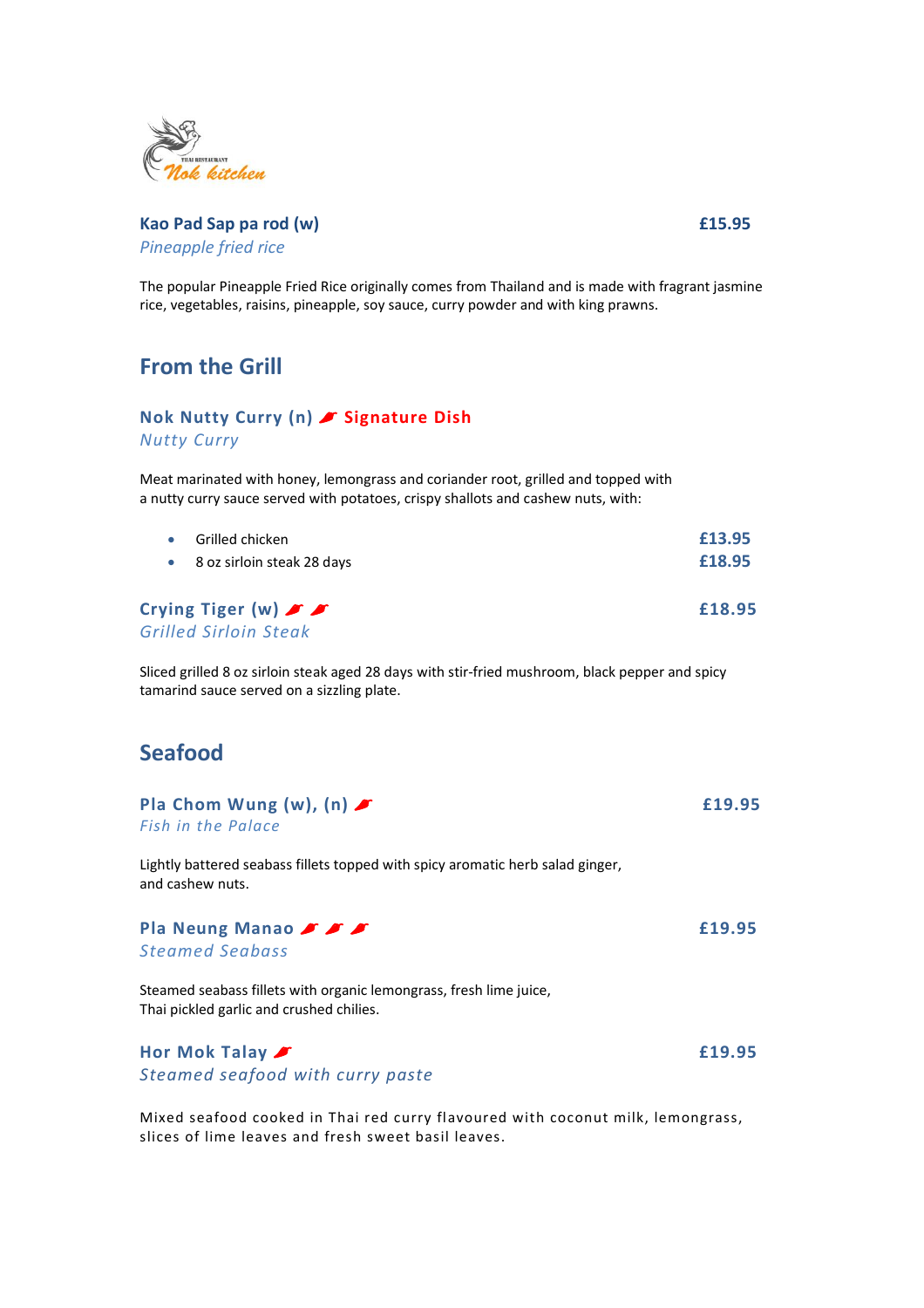

# **Noodles**

### **Pad Thai (n)**

Stir fried rice noodles in tamarind sauce with spring onions, egg, sweet turnip and bean sprouts served with ground peanuts and fresh mango, with:

|           | • Vegetables and tofu | £11.95 |
|-----------|-----------------------|--------|
|           | $\bullet$ Chicken     | £12.95 |
| $\bullet$ | King prawns           | £13.95 |

# **Side dishes**

| <b>Steamed jasmine rice</b>                          | £3.25 |
|------------------------------------------------------|-------|
| <b>Sticky rice</b>                                   | £3.50 |
| <b>Egg fried rice</b>                                | £3.50 |
| <b>Roti flatbread</b>                                | £3.50 |
| <b>Coconut rice</b>                                  | £3.50 |
| <b>Fried egg noodle</b>                              | £3.80 |
| Pak choi (stir fried Pak choi)                       | £4.95 |
| <b>Chip</b>                                          | £3.50 |
| <b>Kid Menu</b><br>Crispy chicken pop with chips (w) | £7.95 |

|                                      | (n) Contains nut                   | $(w)$ Contains wheat |                                                                                                        |  |
|--------------------------------------|------------------------------------|----------------------|--------------------------------------------------------------------------------------------------------|--|
| $\blacktriangleright$ Slightly spicy | $\blacktriangleright$ Medium spicy |                      | $\blacktriangleright$ $\blacktriangleright$ $\blacktriangleright$ $\blacktriangleright$ Very hot spicy |  |

**\* Please ensure you inform our staff before placing your order if you have any allergy \***

All of our dishes are prepared in a kitchen where nuts, gluten and all other allergens are present, therefore we cannot guarantee that any dish is completely free from allergens due to the risk of cross contamination.

**\*Please note we add 10% service charge\***